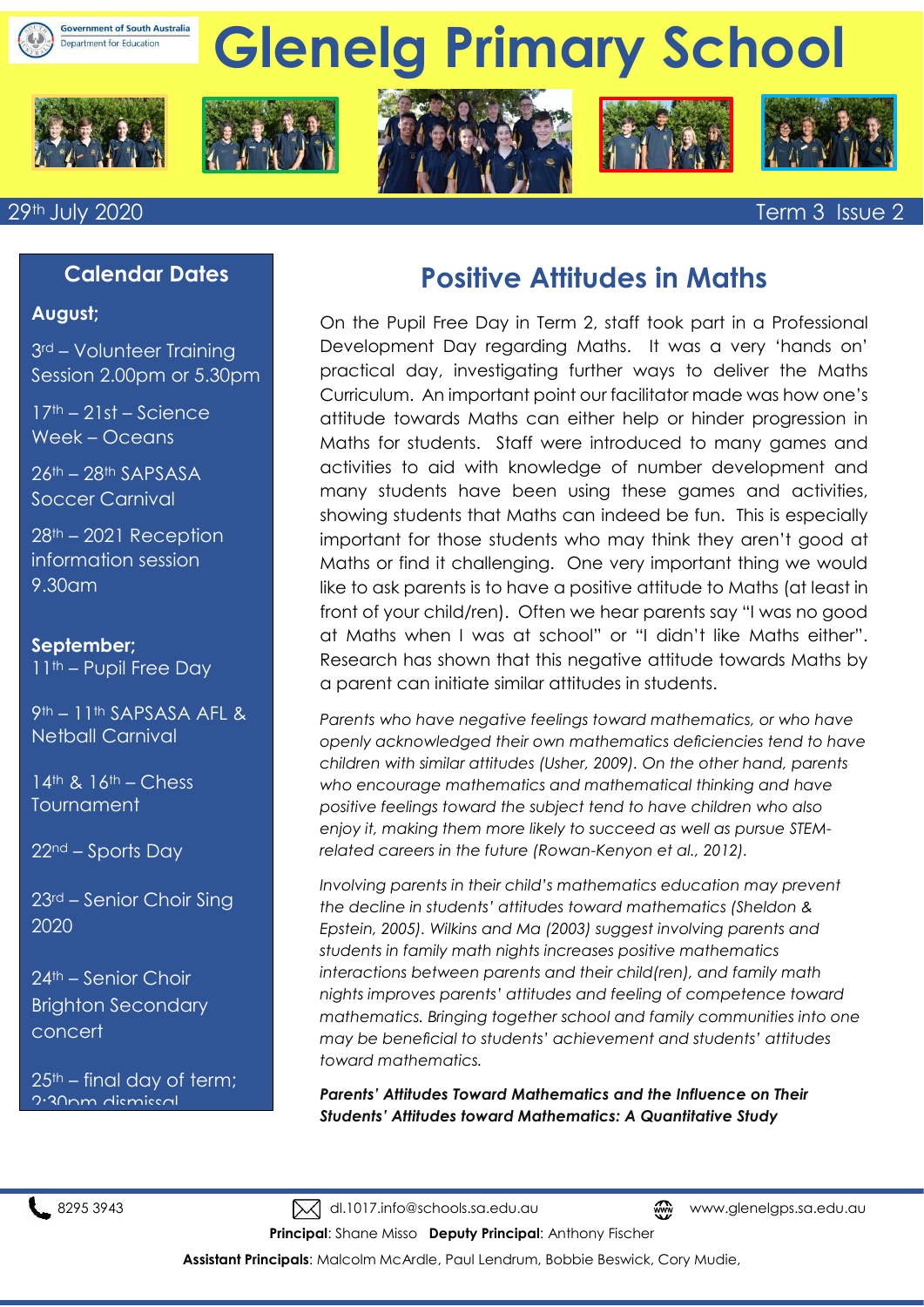To receive the newsletter via email, subscribe to the Glenelg Primary School list, by sending a new email to: [listserv@lists.schools.sa.edu.au](mailto:listserv@lists.schools.sa.edu.au) with a message body of: Subscribe GlenelgPS (Leave the subject line blank).

## **Glenelg Thankyou**

Our Casual Day gold coin donation earlier this year contributed to helping the animals in Kangaroo Island and we received a lovely letter of appreciation. Here is a snapshot from the letter to share with you all and encourage anyone who can continue to donate in the future. As little as \$20 a month makes a huge difference to the life of an animal in need. Or a donation

when possible is always a huge help and much appreciated.

"Glenelg Primary, after January's devastating bushfires saw 200,000 hectares of land burnt on Kangaroo Island, you've been there for animals who lost their habitat. You have helped provide over 66.5 tonnes of feed to hungry animals, enabling us to work with locals to see the best possible outcomes for animal survivors. You've been a



true lifesaver for animals on the island and stopped them from starving after the fires destroyed their habitats. Please accept my heartfelt thank you.

Thanks, Paul Stevenson; Chief Executive officer

#### **Writer's Award**

In Week 10 we had extra Writer's Awards presented as we had so many entries. The standard of writing continues to improve and it is getting so hard to choose winners because of the high quality of writing we receive. Well done to all our entrants! Week 10 winners were Sophie from Room 6 and Vincent from Room 4. Sophie wrote a very convincing persuasive piece on why you shouldn't smoke and Vincent's fantasy narrative was full of suspense and descriptive language. Congratulations Vincent and Sophie!



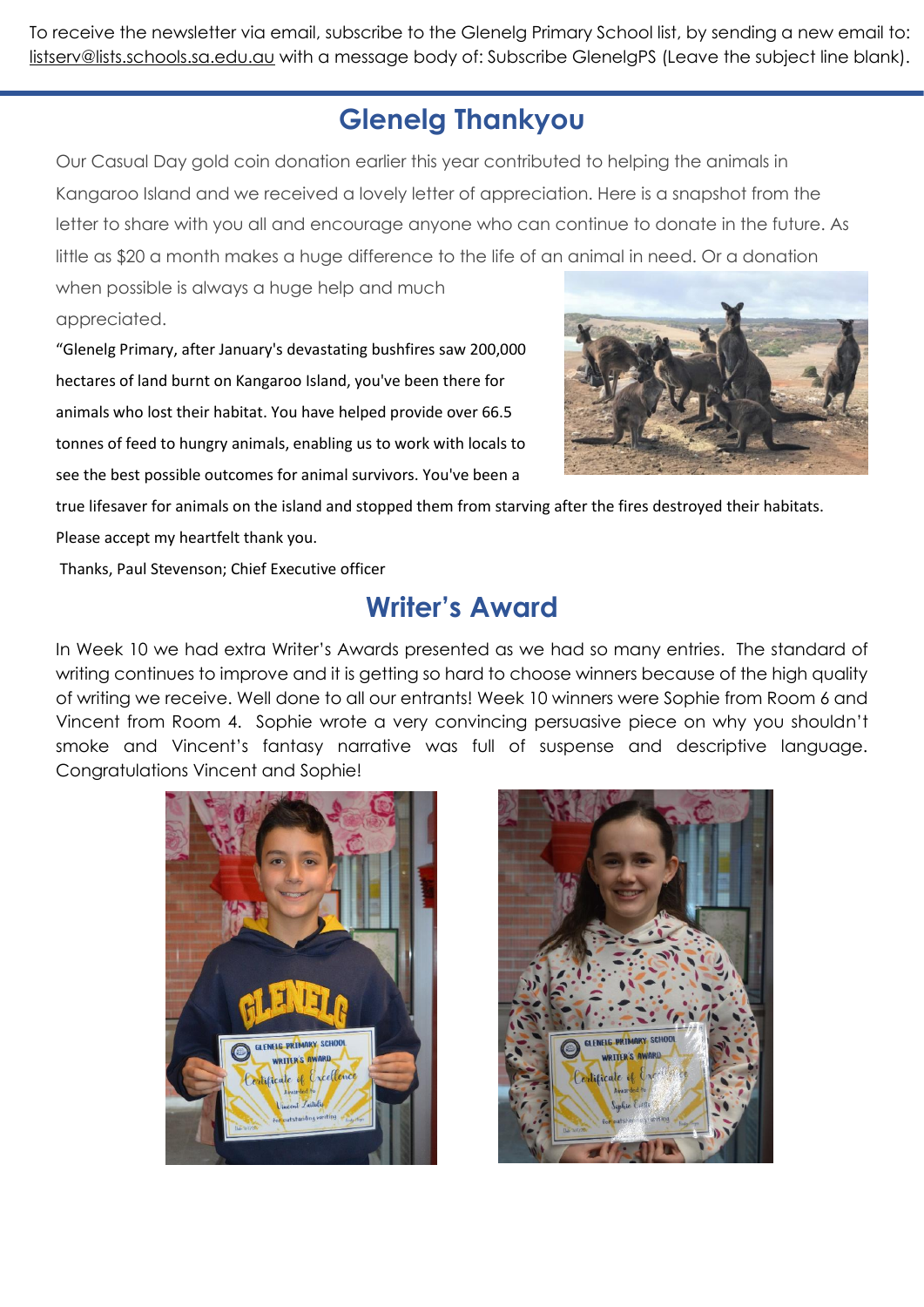## **Change of date for PFD**

GPS needed to change the date of the term 3 Pupil-Free Day. It was originally going to be on Wednesday 9th September (week 8) but will **now occur on Friday 11th September** (still in week 8).

## **Enrolment Information Session**

9:30am – 10:30am, Friday 21st August 2020 – in the Hall

Hear from school leaders, ask questions and go on a school tour.

Please RSVP to **[dl.1017.info@schools.sa.edu.au](mailto:dl.1017.info@schools.sa.edu.au)** with the number of people attending to assist us with social distancing measures we need to put in place. Please arrive a little early to complete a COVID-19 form prior to the 9:30am start.

> Enrolment Register Forms will be available at the Information Session, online at <https://www.glenelgps.sa.edu.au/enrolment/admissions/> or at Glenelg Primary School Front Office anytime

Enrolment Register Forms are due by Friday 4th September 2020

## **Building connections**

Across this week I have continued to make connections with students, staff and parents. I had the fortunate opportunity to visit four of our local pre-schools and connect with their educators, Directors and some very chatty pre-schoolers. I would like to thank all of the Directors Alexandra from Dunbar Terrace, Ali from Oaklands Estate, Cathy from Ballara Park and Emily from Somerton Park, for welcoming me into their centres.

Amazing investigations, learning conversations and community connections were taking place at all of these dynamic centres. It was evident from the moment I went in that these were places of strong community connections and that there was an incredible focus on understanding each child and providing exciting learning opportunities for all. I am looking forward to visiting our other local preschools, hopefully in the coming week. Building strong connections with our Early Childhood peers is immensely valuable so we can provide each child with a seamless transition to school, ensuring they retain a strong sense of identity and that their learning journey is continued. I can see many opportunities for school and pre-school staff to work together, sharing knowledge, ideas and most importantly a passion to see each child excel. This approach matches perfectly with the ethos of teachers and staff at Glenelg Primary School.

Regards Shane Misso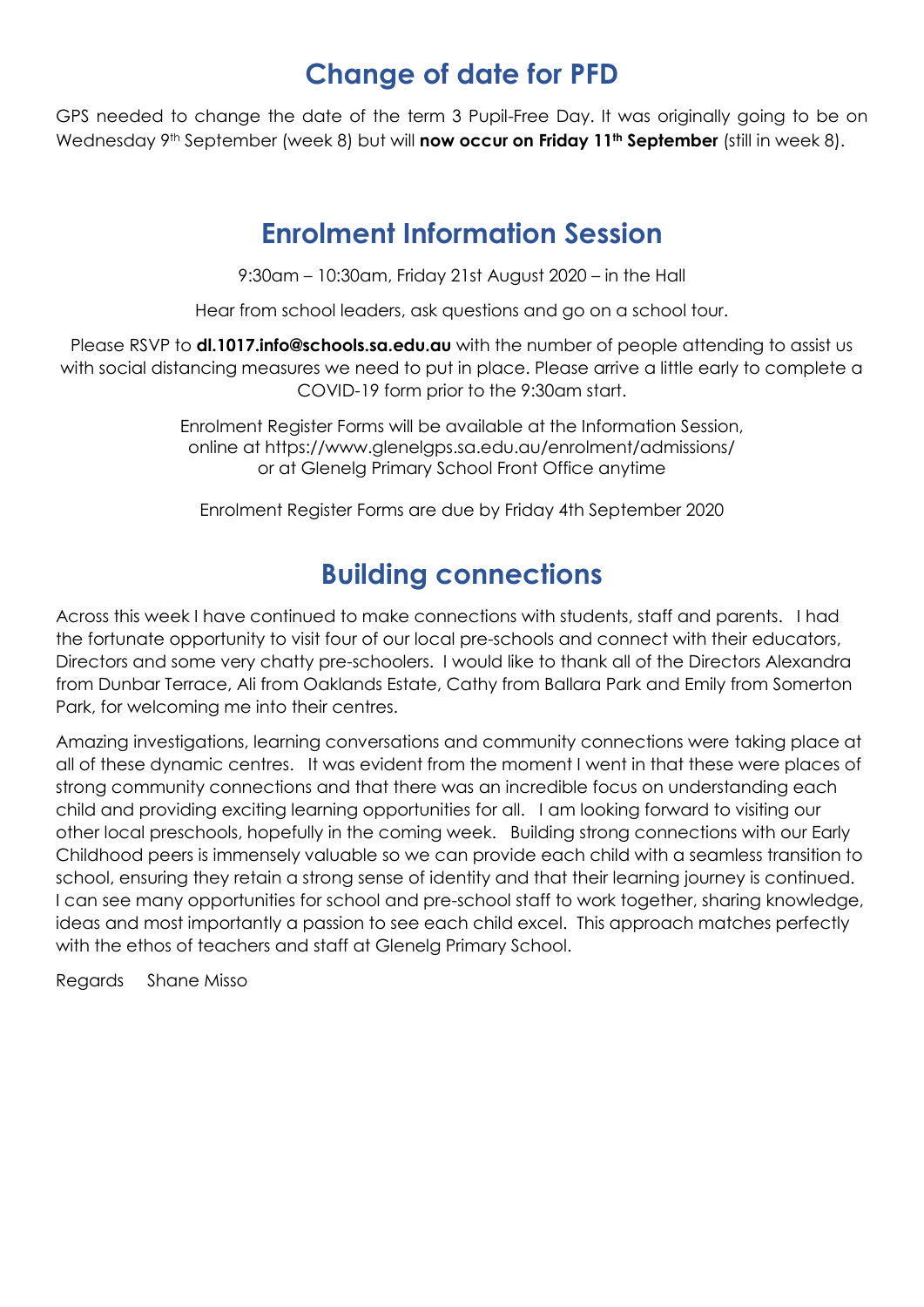## **Volunteers**

As you are aware, the new Department for Education Volunteers Policy is now firmly in place at Glenelg Primary. This means that only people who have completed the Volunteer training are permitted to attend to volunteering in classrooms or around the school after 9.05am. All Volunteers must sign in at the front office to receive a Volunteer Badge prior to attending their volunteer duties.

We sincerely thank all of the parents and grandparents who have completed the training and are actively volunteering within the school. The next volunteer induction program will be held in the School Hall on Monday August 3<sup>rd</sup>. The school will be running 2 sessions on the day at 2.00pm and 5.30pm. Full details of the requirements needed can be found on the webpage at: <https://www.glenelgps.sa.edu.au/for-parents/volunteers/>This training can be undertaken online or by attending one of the above mentioned sessions. We thank everyone for their participation and support of this department policy.

## **COVID-19**

Dear Families

I just wanted to thank you for your support and acknowledgement of the current COVID-19 procedures and precautions we currently have in in place.

To reiterate the current stance of GPS:

- Families are able to enter the grounds at beginning and end of day for drop off and pick up. We ask that this is closely tied to arrival and dismissal times (suggested maximum of 15 minutes before and after the bell). Please observe physical distancing of 1.5m between non-family members.
- Non-staff adults are not to be in school buildings or enclosed spaces unless they are deemed to be providing an essential service – such as volunteers with pre-arranged volunteering duties that day – and have completed all the necessary COVID-19 tracking information.
- Parent / visitor access is via the front office only entering via the COLA.
- For families wishing to have a meeting/discussion with their teacher an appointment needs to be made via the front office or classroom communication platform.
- Adults are asked not to gather around doorways or gates to provide students and staff clear access in an out of buildings.

Entry into buildings is not supported without invitation and correct procedures. The wellbeing of all students and staff is our prime focus.

I am absolutely empathetic that current restrictions and procedures will cause angst for some individuals. Our position is focused on the "greater good for the wider community in a pandemic environment". SA has been outstanding in its adherence to COVID precautions and despite any difficulties it may create, a COVID free state is well worth the compromise.

As always if any of these comments generate more questions please feel free to contact the school office to make a time to speak with one of our helpful leadership team.